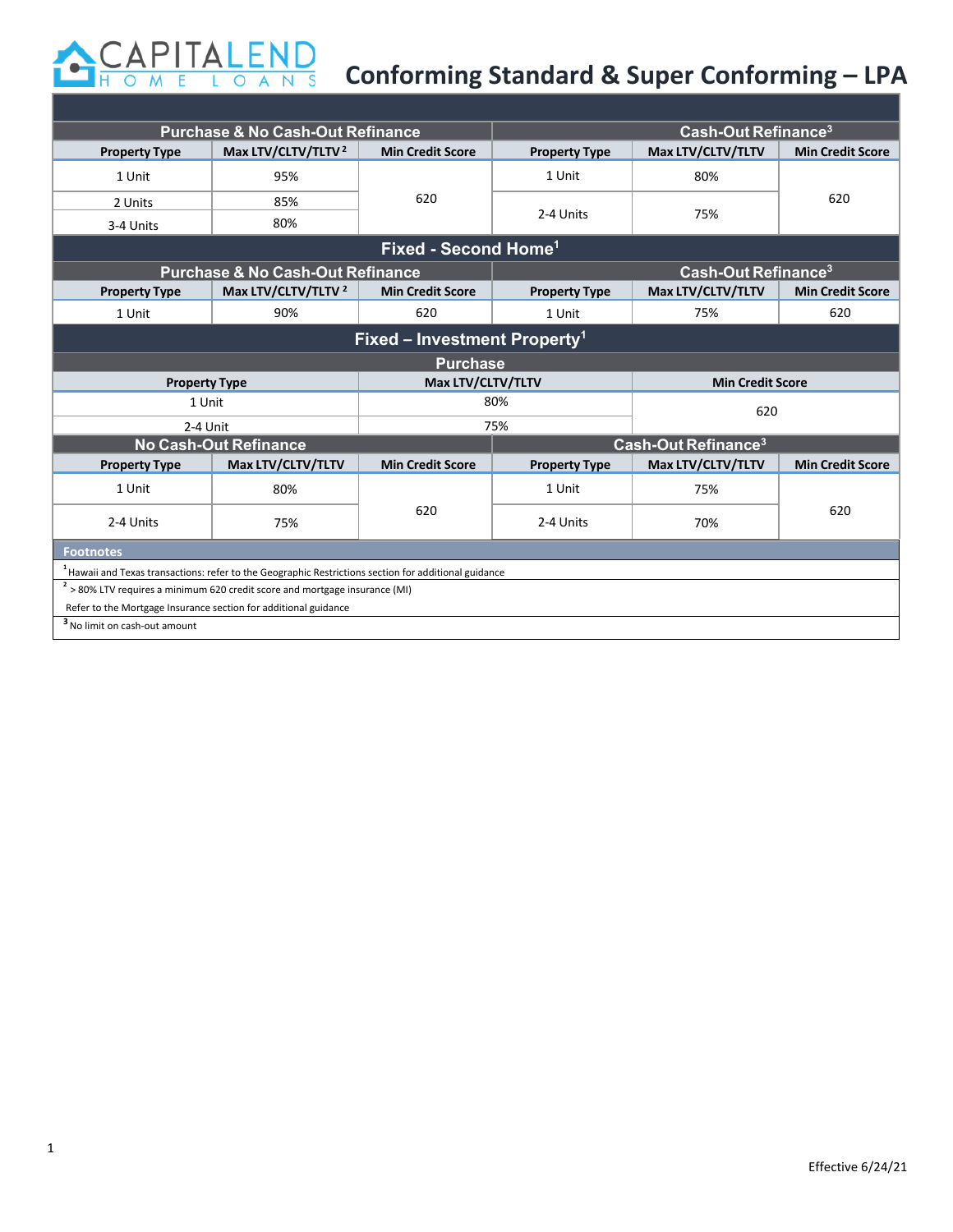

| <b>ARMs - Primary Residence<sup>1</sup></b>                                                         |                                              |                         |                                           |                                 |                         |  |  |
|-----------------------------------------------------------------------------------------------------|----------------------------------------------|-------------------------|-------------------------------------------|---------------------------------|-------------------------|--|--|
| <b>Purchase &amp; No Cash-Out Refinance</b>                                                         |                                              |                         | Cash-Out Refinance <sup>3</sup>           |                                 |                         |  |  |
| <b>Property Type</b>                                                                                | Max LTV/CLTV/TLTV <sup>2</sup>               | <b>Min Credit Score</b> | Max LTV/CLTV/TLTV<br><b>Property Type</b> |                                 | <b>Min Credit Score</b> |  |  |
| 1 Unit                                                                                              | 95%                                          |                         | 1 Unit                                    | 80%                             |                         |  |  |
| 2 Units                                                                                             | 85%                                          | 620                     | 2-4 Units                                 | 75%                             | 620                     |  |  |
| 3-4 Units                                                                                           | 75%                                          |                         |                                           |                                 |                         |  |  |
| <b>ARMs - Second Home<sup>1</sup></b>                                                               |                                              |                         |                                           |                                 |                         |  |  |
| <b>Purchase &amp; No Cash-Out Refinance</b>                                                         |                                              |                         | Cash-Out Refinance <sup>3</sup>           |                                 |                         |  |  |
| <b>Property Type</b>                                                                                | Max LTV/CLTV/TLTV <sup>2</sup>               | <b>Min Credit Score</b> | <b>Property Type</b>                      | Max LTV/CLTV/TLTV               | <b>Min Credit Score</b> |  |  |
| 1 Unit                                                                                              | 90%                                          | 620                     | 1 Unit                                    | 75%                             | 620                     |  |  |
| <b>ARMs - Investment Property</b>                                                                   |                                              |                         |                                           |                                 |                         |  |  |
|                                                                                                     | <b>Purchase &amp; No Cash-Out Refinance</b>  |                         |                                           | Cash-Out Refinance <sup>3</sup> |                         |  |  |
| <b>Property Type</b>                                                                                | Max LTV/CLTV/TLTV<br><b>Min Credit Score</b> |                         | <b>Property Type</b>                      | Max LTV/CLTV/TLTV               | <b>Min Credit Score</b> |  |  |
| 1 Unit                                                                                              | 80%                                          |                         | 1 Unit                                    | 75%                             |                         |  |  |
| 2-4 Units                                                                                           | 75%                                          | 620                     | 2-4 Units                                 | 70%                             | 620                     |  |  |
| <b>Footnotes</b>                                                                                    |                                              |                         |                                           |                                 |                         |  |  |
| Hawaii and Texas transactions: refer to the Geographic Restrictions section for additional guidance |                                              |                         |                                           |                                 |                         |  |  |
| $2$ > 80% LTV requires a minimum 620 credit score and mortgage insurance (MI)                       |                                              |                         |                                           |                                 |                         |  |  |
| Refer to Mortgage Insurance section for additional guidance                                         |                                              |                         |                                           |                                 |                         |  |  |
| <sup>3</sup> No limit on cash-out amount                                                            |                                              |                         |                                           |                                 |                         |  |  |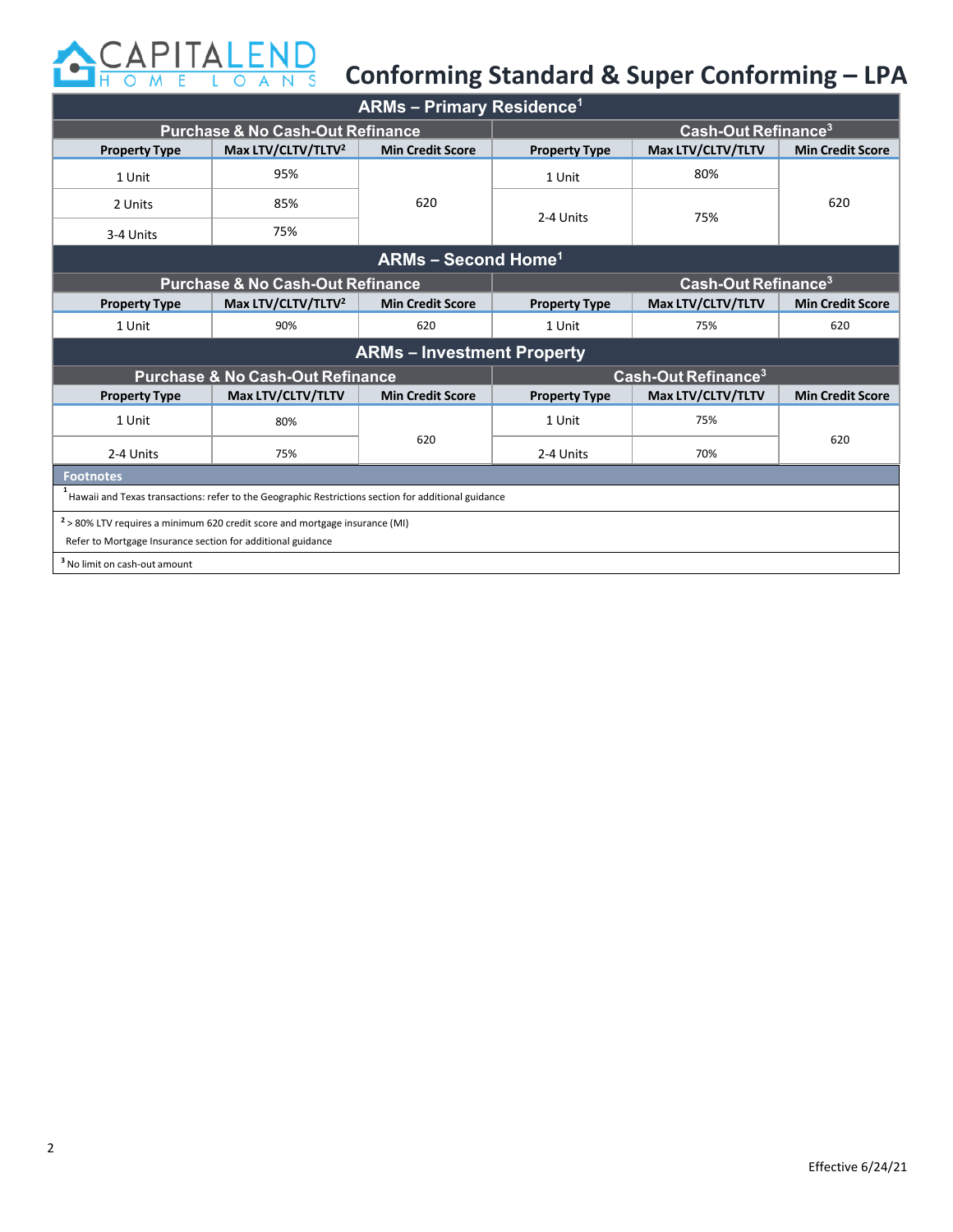# CAPITALEND

| <b>COVID-19 Temporary</b><br><b>Process</b>    | Refer to Agency Guidelines for requirements on COVID-19 Temporary Guidelines                                                                                                                                                                                                                                                                                                                                                                                                                                  |  |                          |                                                                             |  |  |  |
|------------------------------------------------|---------------------------------------------------------------------------------------------------------------------------------------------------------------------------------------------------------------------------------------------------------------------------------------------------------------------------------------------------------------------------------------------------------------------------------------------------------------------------------------------------------------|--|--------------------------|-----------------------------------------------------------------------------|--|--|--|
| Effective 03/23/20                             |                                                                                                                                                                                                                                                                                                                                                                                                                                                                                                               |  |                          |                                                                             |  |  |  |
| <b>Conventional Lending</b><br><b>Resource</b> | • All loans must be underwritten to the standards contained within this matrix<br>• If guidance is not provided on this matrix refer to the Agency Selling Guides                                                                                                                                                                                                                                                                                                                                             |  |                          |                                                                             |  |  |  |
| <b>Ineligible Transactions</b>                 | • Down payment assistance options<br>• Mortgage Credit Certificate (MCC) programs                                                                                                                                                                                                                                                                                                                                                                                                                             |  |                          |                                                                             |  |  |  |
| <b>Geographic Restrictions</b>                 | • Hawaii<br>o Hawaiian Home Land transactions are ineligible<br>o Properties in Lava Zones 1 or 2 not permitted (verify the appraisal to confirm if property may be in a lava zone)<br>• Texas Limited Cash-Out and Cash-Out Refinances<br>o 1-Unit primary residence transactions<br>• Ineligible<br>• Refer to Texas Homestead Refinance Matrix<br>$\circ$ Second home and 1-unit investment property transactions<br>• Eligible when the borrower owns a primary residence homestead in the state of Texas |  |                          |                                                                             |  |  |  |
| Minimum Loan Amount                            | Conforming                                                                                                                                                                                                                                                                                                                                                                                                                                                                                                    |  |                          | <b>Super Conforming</b>                                                     |  |  |  |
|                                                | \$60,000                                                                                                                                                                                                                                                                                                                                                                                                                                                                                                      |  |                          | $$1 >$ Conforming loan limit for the number of units for high<br>cost areas |  |  |  |
| <b>Eligible Loan Amount</b>                    | Standard: Conforming loan limits only<br>Super Conforming: Super Conforming loan limits only                                                                                                                                                                                                                                                                                                                                                                                                                  |  |                          |                                                                             |  |  |  |
| Debt-To-Income (DTI)                           | • Per LPA                                                                                                                                                                                                                                                                                                                                                                                                                                                                                                     |  |                          |                                                                             |  |  |  |
| <b>AUS Requirements</b>                        | • LPA Approve/Eligible: Freddie Mac guidelines apply<br>• Manual underwriting not permitted                                                                                                                                                                                                                                                                                                                                                                                                                   |  |                          |                                                                             |  |  |  |
| <b>Documentation</b>                           | • Per LPA                                                                                                                                                                                                                                                                                                                                                                                                                                                                                                     |  |                          |                                                                             |  |  |  |
| <b>Qualifying Ratios</b>                       | • Per LPA                                                                                                                                                                                                                                                                                                                                                                                                                                                                                                     |  |                          |                                                                             |  |  |  |
| <b>Qualifying Rate</b>                         | Initial Fixed-Rate Period ≤ 5 years                                                                                                                                                                                                                                                                                                                                                                                                                                                                           |  |                          | Initial Fixed Rate Period > 5 years                                         |  |  |  |
|                                                | Qualify at the greater of the Fully Indexed Rate or the Note Rate +<br>2.0%                                                                                                                                                                                                                                                                                                                                                                                                                                   |  |                          | Qualify at the greater of the Fully Indexed Rate or the Note Rate           |  |  |  |
|                                                | Per LPA Accept findings; loans with MI may have more restrictive requirements                                                                                                                                                                                                                                                                                                                                                                                                                                 |  |                          |                                                                             |  |  |  |
| Income/Employment                              | The following is general guidance and subject to AUS approval. Subject to additional documentation at the underwriter's discretion.<br>• Two-year employment history must be verified                                                                                                                                                                                                                                                                                                                         |  |                          |                                                                             |  |  |  |
|                                                | <b>Salaried Borrowers</b>                                                                                                                                                                                                                                                                                                                                                                                                                                                                                     |  |                          |                                                                             |  |  |  |
|                                                | • Current paystub dated within 120 days from the Note date<br>• W2s per AUS                                                                                                                                                                                                                                                                                                                                                                                                                                   |  |                          |                                                                             |  |  |  |
|                                                | <b>Rental Income</b>                                                                                                                                                                                                                                                                                                                                                                                                                                                                                          |  |                          |                                                                             |  |  |  |
|                                                | Rental income is an acceptable source of stable income if it can be established that the income is likely to continue.                                                                                                                                                                                                                                                                                                                                                                                        |  |                          |                                                                             |  |  |  |
|                                                | • Rental income derived from the subject property must be one of the following:                                                                                                                                                                                                                                                                                                                                                                                                                               |  |                          |                                                                             |  |  |  |
|                                                | o 2-4 unit principal residence in which the borrower occupies one of the units, or                                                                                                                                                                                                                                                                                                                                                                                                                            |  |                          |                                                                             |  |  |  |
|                                                | $\circ$ 1-4 unit investment property<br>• Rental income derived from non-subject property have no restrictions on the property type                                                                                                                                                                                                                                                                                                                                                                           |  |                          |                                                                             |  |  |  |
|                                                | <b>Self-Employed Borrower</b>                                                                                                                                                                                                                                                                                                                                                                                                                                                                                 |  |                          |                                                                             |  |  |  |
|                                                | • Business in existence for at least two years (as stated on application)                                                                                                                                                                                                                                                                                                                                                                                                                                     |  |                          |                                                                             |  |  |  |
|                                                | • Personal signed individual tax returns, including all pages and schedules as required by LPA                                                                                                                                                                                                                                                                                                                                                                                                                |  |                          |                                                                             |  |  |  |
|                                                | • Corporate or partnership signed tax returns, including all schedules as required by LPA                                                                                                                                                                                                                                                                                                                                                                                                                     |  |                          |                                                                             |  |  |  |
| <b>Asset Documentation</b>                     | • Refer to the Freddie Mac guidelines                                                                                                                                                                                                                                                                                                                                                                                                                                                                         |  |                          |                                                                             |  |  |  |
| <b>Reserves</b>                                | • Per LPA                                                                                                                                                                                                                                                                                                                                                                                                                                                                                                     |  |                          |                                                                             |  |  |  |
|                                                |                                                                                                                                                                                                                                                                                                                                                                                                                                                                                                               |  |                          |                                                                             |  |  |  |
|                                                |                                                                                                                                                                                                                                                                                                                                                                                                                                                                                                               |  |                          |                                                                             |  |  |  |
|                                                | <b>Primary Residence and Second Home</b>                                                                                                                                                                                                                                                                                                                                                                                                                                                                      |  |                          |                                                                             |  |  |  |
| <b>Interested Party</b>                        | > 90% LTV/CLTV/TLTV                                                                                                                                                                                                                                                                                                                                                                                                                                                                                           |  | 75.01 -90% LTV/CLTV/TLTV | < 75% LTV/CLTV/TLTV                                                         |  |  |  |
| Contribution                                   | 3%                                                                                                                                                                                                                                                                                                                                                                                                                                                                                                            |  | 6%                       | 9%                                                                          |  |  |  |
|                                                | • Investment Properties: 2% regardless of LTV/CLTV                                                                                                                                                                                                                                                                                                                                                                                                                                                            |  |                          |                                                                             |  |  |  |
|                                                |                                                                                                                                                                                                                                                                                                                                                                                                                                                                                                               |  |                          |                                                                             |  |  |  |
|                                                |                                                                                                                                                                                                                                                                                                                                                                                                                                                                                                               |  |                          |                                                                             |  |  |  |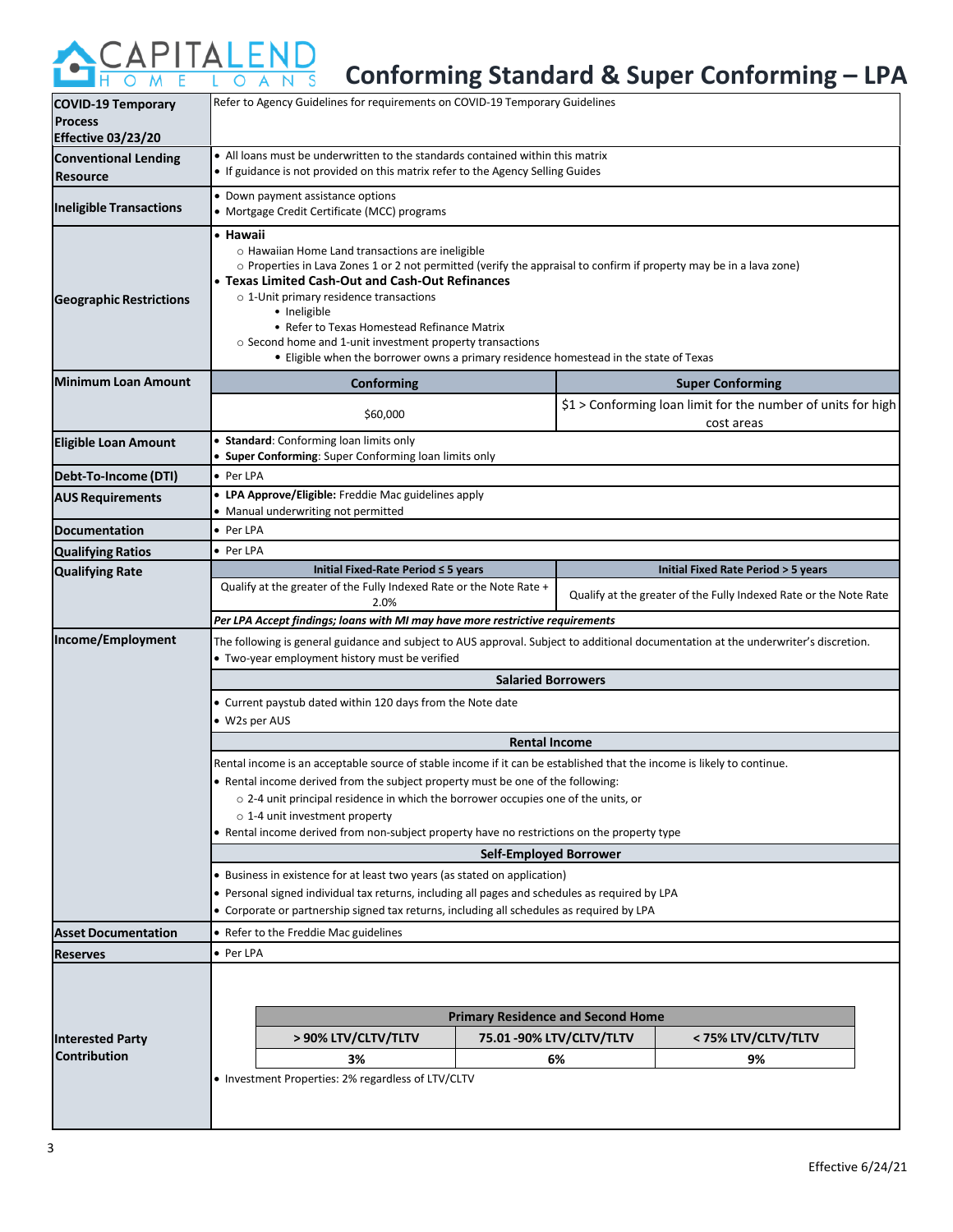

|                                   |                                                                                                                                | <b>Eligible</b>                                                                                                                                                                                                                                       |                                                                      | Ineligible                       |              |  |  |
|-----------------------------------|--------------------------------------------------------------------------------------------------------------------------------|-------------------------------------------------------------------------------------------------------------------------------------------------------------------------------------------------------------------------------------------------------|----------------------------------------------------------------------|----------------------------------|--------------|--|--|
|                                   | • U.S. Citizens                                                                                                                | $\bullet$ LLC                                                                                                                                                                                                                                         |                                                                      |                                  |              |  |  |
|                                   | • Non-U.S. Citizens - Refer to Non-U.S. Citizens policy                                                                        |                                                                                                                                                                                                                                                       | • Irrevocable Trusts                                                 |                                  |              |  |  |
| <b>Borrower Eligibility</b>       | ○ Permanent Residents                                                                                                          |                                                                                                                                                                                                                                                       | • Foreign National                                                   |                                  |              |  |  |
|                                   | o Non-Permanent Residents                                                                                                      |                                                                                                                                                                                                                                                       |                                                                      |                                  |              |  |  |
|                                   | • Inter Vivos Revocable Trusts                                                                                                 |                                                                                                                                                                                                                                                       |                                                                      |                                  |              |  |  |
|                                   | • Non-Occupant Borrowers                                                                                                       |                                                                                                                                                                                                                                                       |                                                                      |                                  |              |  |  |
|                                   |                                                                                                                                | Eligible <sup>1</sup>                                                                                                                                                                                                                                 |                                                                      | Ineligible                       |              |  |  |
|                                   | • SFR/PUD (detached/attached)                                                                                                  |                                                                                                                                                                                                                                                       | • Agricultural/Income producing properties                           |                                  |              |  |  |
|                                   | • Condo (low/mid/high rise)                                                                                                    |                                                                                                                                                                                                                                                       |                                                                      | • Non-Warrantable Condo/Condotel |              |  |  |
|                                   | $\bullet$ 2-4 Units                                                                                                            |                                                                                                                                                                                                                                                       | • Manufactured housing                                               |                                  |              |  |  |
| <b>Property Types</b>             | • Co-ops (Not for ARMs)                                                                                                        |                                                                                                                                                                                                                                                       | • Earth homes, and geodesic domes                                    |                                  |              |  |  |
|                                   |                                                                                                                                |                                                                                                                                                                                                                                                       | • Properties on more than 10 acres are typically ineligible but will |                                  |              |  |  |
|                                   |                                                                                                                                |                                                                                                                                                                                                                                                       |                                                                      | be considered as an exception    |              |  |  |
|                                   |                                                                                                                                |                                                                                                                                                                                                                                                       | • Co-ops (ARMs only)                                                 |                                  |              |  |  |
|                                   | connection to the grid)                                                                                                        | Properties with solar panels: Appraisal waivers are allowed with evidence of a connection to the public power grid (e.g. current electric bill affirming                                                                                              |                                                                      |                                  |              |  |  |
| <b>Properties Listed for Sale</b> |                                                                                                                                | No Cash-Out and Cash-Out Refinance transactions: Property must be taken off the market on or before the disbursement date and<br>the borrower must confirm their intent to occupy the subject property (primary residence refinance transaction only) |                                                                      |                                  |              |  |  |
|                                   |                                                                                                                                | • If property was purchased in the past 6 months, borrower is ineligible for a cash-out refinance unless following delayed financing                                                                                                                  |                                                                      |                                  |              |  |  |
| Cash-Out                          |                                                                                                                                | guidelines or the borrower acquired property through an inheritance or was legally awarded the subject property (divorce,                                                                                                                             |                                                                      |                                  |              |  |  |
| <b>Restrictions/Delayed</b>       | separation, or dissolution of a domestic partnership)                                                                          |                                                                                                                                                                                                                                                       |                                                                      |                                  |              |  |  |
| <b>Financing</b>                  |                                                                                                                                | Note: Title ownership from LLC to borrower's name can be transferred at closing (Excluding ARMs)                                                                                                                                                      |                                                                      |                                  |              |  |  |
|                                   | • Primary Residence – no limit on financed properties                                                                          |                                                                                                                                                                                                                                                       |                                                                      |                                  |              |  |  |
| <b>Multiple Financed</b>          | • Second Home or Investment Property:                                                                                          |                                                                                                                                                                                                                                                       |                                                                      |                                  |              |  |  |
| <b>Properties</b>                 | o Max 10 financed properties,                                                                                                  |                                                                                                                                                                                                                                                       |                                                                      |                                  |              |  |  |
|                                   | o Min 720 credit score for 7-10 financed properties                                                                            |                                                                                                                                                                                                                                                       |                                                                      |                                  |              |  |  |
|                                   | • Subject property is an investment property and borrower owns more than one financed investment property, 5/1 ARMS ineligible |                                                                                                                                                                                                                                                       |                                                                      |                                  |              |  |  |
|                                   | • BPMI (monthly and single premium) are eligible                                                                               |                                                                                                                                                                                                                                                       |                                                                      |                                  |              |  |  |
|                                   | • LPMI (single premium) is eligible based on program LTV eligibility                                                           |                                                                                                                                                                                                                                                       |                                                                      |                                  |              |  |  |
|                                   | • Financed MI is not available<br>• Custom or reduced MI not eligible                                                          |                                                                                                                                                                                                                                                       |                                                                      |                                  |              |  |  |
|                                   | • Acceptable renewal types are Level/Constant and Non-refundable                                                               |                                                                                                                                                                                                                                                       |                                                                      |                                  |              |  |  |
|                                   |                                                                                                                                |                                                                                                                                                                                                                                                       |                                                                      |                                  |              |  |  |
|                                   |                                                                                                                                |                                                                                                                                                                                                                                                       | <b>Standard - Required MI Coverage</b>                               |                                  |              |  |  |
|                                   | <b>Loan Term</b>                                                                                                               |                                                                                                                                                                                                                                                       | <b>LTV</b>                                                           |                                  |              |  |  |
|                                   |                                                                                                                                | 80.01-85.00%                                                                                                                                                                                                                                          | 85.01-90.00%                                                         | 90.01-95.00%                     | 95.01-97.00% |  |  |
|                                   | 25 and 30 Year                                                                                                                 | 12%                                                                                                                                                                                                                                                   | 25%                                                                  | 30%                              | 35%          |  |  |
|                                   | 10, 15, and 20 Year                                                                                                            | 6%                                                                                                                                                                                                                                                    | 12%                                                                  | 25%                              | 35%          |  |  |
|                                   |                                                                                                                                |                                                                                                                                                                                                                                                       |                                                                      |                                  |              |  |  |
| <b>Mortgage Insurance</b>         |                                                                                                                                |                                                                                                                                                                                                                                                       |                                                                      |                                  |              |  |  |
|                                   |                                                                                                                                |                                                                                                                                                                                                                                                       |                                                                      |                                  |              |  |  |
|                                   |                                                                                                                                |                                                                                                                                                                                                                                                       |                                                                      |                                  |              |  |  |
|                                   |                                                                                                                                |                                                                                                                                                                                                                                                       |                                                                      |                                  |              |  |  |
|                                   | Super Conforming and ARMs-Required MI Coverage                                                                                 |                                                                                                                                                                                                                                                       |                                                                      |                                  |              |  |  |
|                                   | <b>LTV</b>                                                                                                                     |                                                                                                                                                                                                                                                       |                                                                      |                                  |              |  |  |
|                                   | <b>Loan Term</b>                                                                                                               | 80.01-85.00%                                                                                                                                                                                                                                          |                                                                      | 85.01-90.00%                     | 90.01-95.00% |  |  |
|                                   | 25 and 30 Year                                                                                                                 | 12%                                                                                                                                                                                                                                                   |                                                                      | 25%                              | 30%          |  |  |
|                                   | 15 and 20 Year                                                                                                                 | 6%                                                                                                                                                                                                                                                    | 12%<br>25%                                                           |                                  |              |  |  |
|                                   |                                                                                                                                |                                                                                                                                                                                                                                                       |                                                                      |                                  |              |  |  |
|                                   |                                                                                                                                |                                                                                                                                                                                                                                                       |                                                                      |                                  |              |  |  |
|                                   |                                                                                                                                |                                                                                                                                                                                                                                                       |                                                                      |                                  |              |  |  |
|                                   |                                                                                                                                |                                                                                                                                                                                                                                                       |                                                                      |                                  |              |  |  |
|                                   |                                                                                                                                |                                                                                                                                                                                                                                                       |                                                                      |                                  |              |  |  |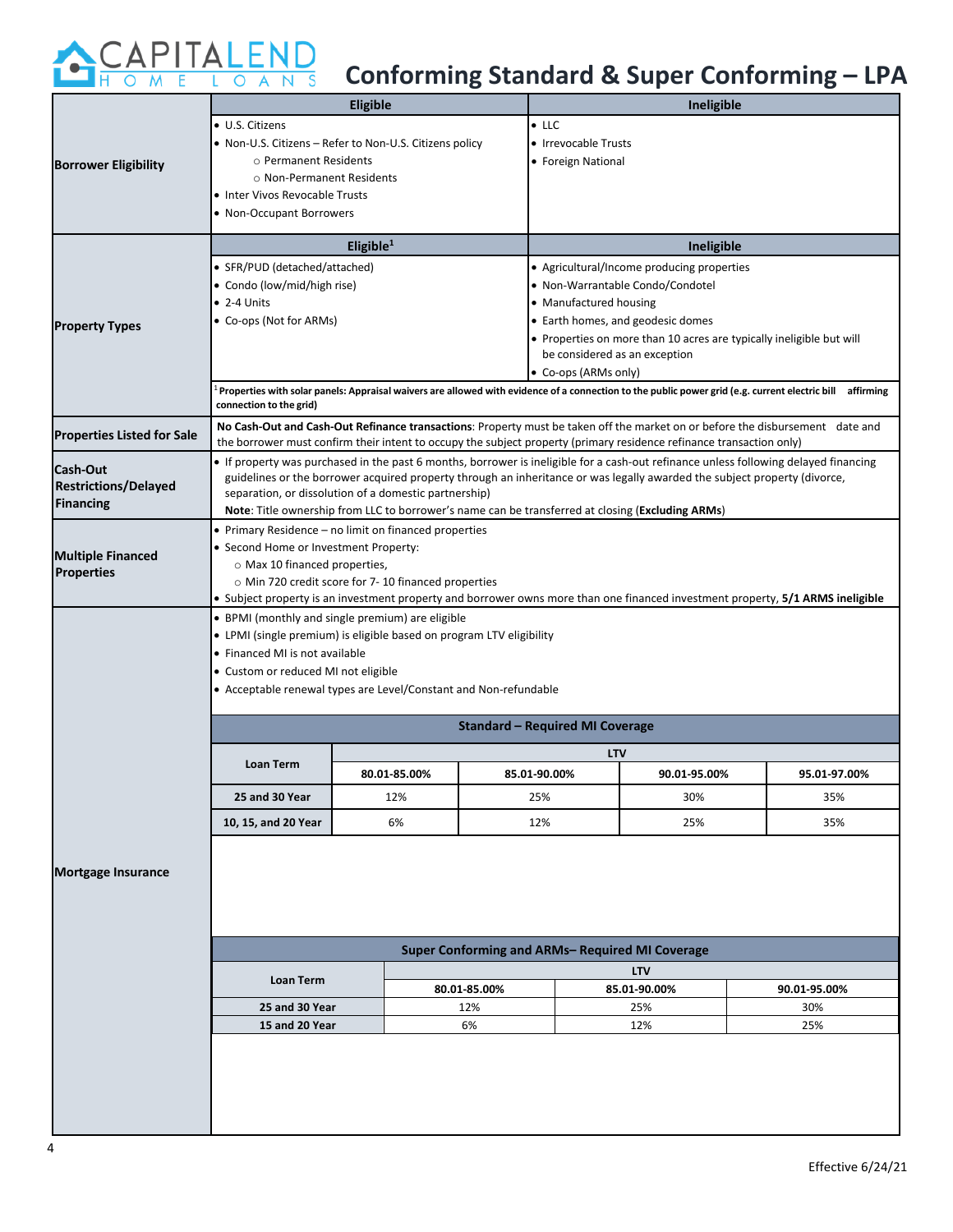

|                                                    |                                                                                                                                                                                | <b>Mortgage/Rental History</b>                                                                                                                                                                                                                                                                                                  |                                                                                                                                                                                                                                                                 |  |  |  |  |  |
|----------------------------------------------------|--------------------------------------------------------------------------------------------------------------------------------------------------------------------------------|---------------------------------------------------------------------------------------------------------------------------------------------------------------------------------------------------------------------------------------------------------------------------------------------------------------------------------|-----------------------------------------------------------------------------------------------------------------------------------------------------------------------------------------------------------------------------------------------------------------|--|--|--|--|--|
|                                                    | · Per LPA                                                                                                                                                                      |                                                                                                                                                                                                                                                                                                                                 |                                                                                                                                                                                                                                                                 |  |  |  |  |  |
|                                                    |                                                                                                                                                                                | Installment/Revolving                                                                                                                                                                                                                                                                                                           |                                                                                                                                                                                                                                                                 |  |  |  |  |  |
|                                                    | · Per LPA                                                                                                                                                                      |                                                                                                                                                                                                                                                                                                                                 |                                                                                                                                                                                                                                                                 |  |  |  |  |  |
| <b>Credit</b>                                      |                                                                                                                                                                                | Bankruptcy, Foreclosure, Deed-in-Lieu/Short Sale, Pre-foreclosure                                                                                                                                                                                                                                                               |                                                                                                                                                                                                                                                                 |  |  |  |  |  |
|                                                    |                                                                                                                                                                                |                                                                                                                                                                                                                                                                                                                                 | Note: follow LPA Approve findings, regardless of the time frames listed below.                                                                                                                                                                                  |  |  |  |  |  |
|                                                    |                                                                                                                                                                                | <b>Derogatory Event</b>                                                                                                                                                                                                                                                                                                         | Discharge/Dismissal                                                                                                                                                                                                                                             |  |  |  |  |  |
|                                                    |                                                                                                                                                                                | Bankruptcy - Chapter 7 or 11                                                                                                                                                                                                                                                                                                    | 4 years                                                                                                                                                                                                                                                         |  |  |  |  |  |
|                                                    |                                                                                                                                                                                | <b>Bankruptcy - Chapter 13</b>                                                                                                                                                                                                                                                                                                  | 2 years from discharge date                                                                                                                                                                                                                                     |  |  |  |  |  |
|                                                    |                                                                                                                                                                                |                                                                                                                                                                                                                                                                                                                                 | 4 years from dismissal date                                                                                                                                                                                                                                     |  |  |  |  |  |
|                                                    |                                                                                                                                                                                | <b>Multiple Bankruptcy Filings</b>                                                                                                                                                                                                                                                                                              | 5 years from dismissal or discharge date                                                                                                                                                                                                                        |  |  |  |  |  |
|                                                    |                                                                                                                                                                                | Foreclosure                                                                                                                                                                                                                                                                                                                     | 7 years                                                                                                                                                                                                                                                         |  |  |  |  |  |
|                                                    |                                                                                                                                                                                | Deed-in-Lieu of Foreclosure, Short Sale                                                                                                                                                                                                                                                                                         | 4 years                                                                                                                                                                                                                                                         |  |  |  |  |  |
|                                                    | • Student loans in repayment, deferment or forbearance:                                                                                                                        |                                                                                                                                                                                                                                                                                                                                 |                                                                                                                                                                                                                                                                 |  |  |  |  |  |
|                                                    | If                                                                                                                                                                             | <b>Then</b>                                                                                                                                                                                                                                                                                                                     |                                                                                                                                                                                                                                                                 |  |  |  |  |  |
|                                                    | <b>Payment Reflected on</b><br><b>Credit Report</b>                                                                                                                            | May use that amount for qualifying purposes                                                                                                                                                                                                                                                                                     |                                                                                                                                                                                                                                                                 |  |  |  |  |  |
|                                                    | <b>Payment Not Reflected</b><br>on credit report                                                                                                                               | May use the monthly payment that is on the most recent student loan statement to qualify<br>the borrower                                                                                                                                                                                                                        |                                                                                                                                                                                                                                                                 |  |  |  |  |  |
|                                                    | Credit report shows \$0                                                                                                                                                        |                                                                                                                                                                                                                                                                                                                                 | • Use 0.5% of the outstanding loan balance reported on the credit report                                                                                                                                                                                        |  |  |  |  |  |
|                                                    | • Student loan forgiveness, cancellation, discharge and employment-contingent repayment programs:                                                                              |                                                                                                                                                                                                                                                                                                                                 |                                                                                                                                                                                                                                                                 |  |  |  |  |  |
| <b>Student Loans</b>                               |                                                                                                                                                                                | May be excluded from DTI with documentation that indicates                                                                                                                                                                                                                                                                      |                                                                                                                                                                                                                                                                 |  |  |  |  |  |
|                                                    |                                                                                                                                                                                | Monthly payments ≤ 10 remaining until the full balance is forgiven, cancelled, discharged or in the case of an<br>employment-contingent repayment program paid, OR                                                                                                                                                              |                                                                                                                                                                                                                                                                 |  |  |  |  |  |
|                                                    |                                                                                                                                                                                | The monthly payment is deferred or is in forbearance and the full balance will be forgiven, canceled, discharged or in the<br>case of an employment-contingent repayment program, paid, at the end of the deferment or forbearance period,                                                                                      |                                                                                                                                                                                                                                                                 |  |  |  |  |  |
|                                                    |                                                                                                                                                                                | AND the borrower currently meets the requirements for the student loan forgiveness, cancellation, discharge or<br>employment-contingent repayment program, as applicable, and the underwriter is not aware of any circumstances that<br>will make the borrower ineligible in the future                                         |                                                                                                                                                                                                                                                                 |  |  |  |  |  |
|                                                    |                                                                                                                                                                                | AND loan file must contain documentation indicating that the borrower is <b>Eligible</b> or <b>Approved</b> for student loan<br>forgiveness, cancellation, discharge, or employment-contingent repayment program. Evidence of eligibility or approval<br>must come from the student loan program or the employer, as applicable |                                                                                                                                                                                                                                                                 |  |  |  |  |  |
| <b>HPML and HPCT</b><br><b>Transactions (ARMs)</b> | underwritten just like HPML's                                                                                                                                                  |                                                                                                                                                                                                                                                                                                                                 | • Higher-priced mortgage loan (HPML) underwriting requirements are applicable to all occupancy types (not just primary residences).<br>Non-primary residences are classified as higher-priced covered transactions (HPCT) which requires those properties to be |  |  |  |  |  |
|                                                    |                                                                                                                                                                                | • 5/1 ARM not eligible if HPML or HPCT                                                                                                                                                                                                                                                                                          |                                                                                                                                                                                                                                                                 |  |  |  |  |  |
| <b>Net Tangible Benefit</b>                        | • Every refinance transaction must offer a documented, demonstrable, Net Tangible Benefit (NTB) to the borrower<br>• State-required NTB forms must be completed as applicable. |                                                                                                                                                                                                                                                                                                                                 |                                                                                                                                                                                                                                                                 |  |  |  |  |  |